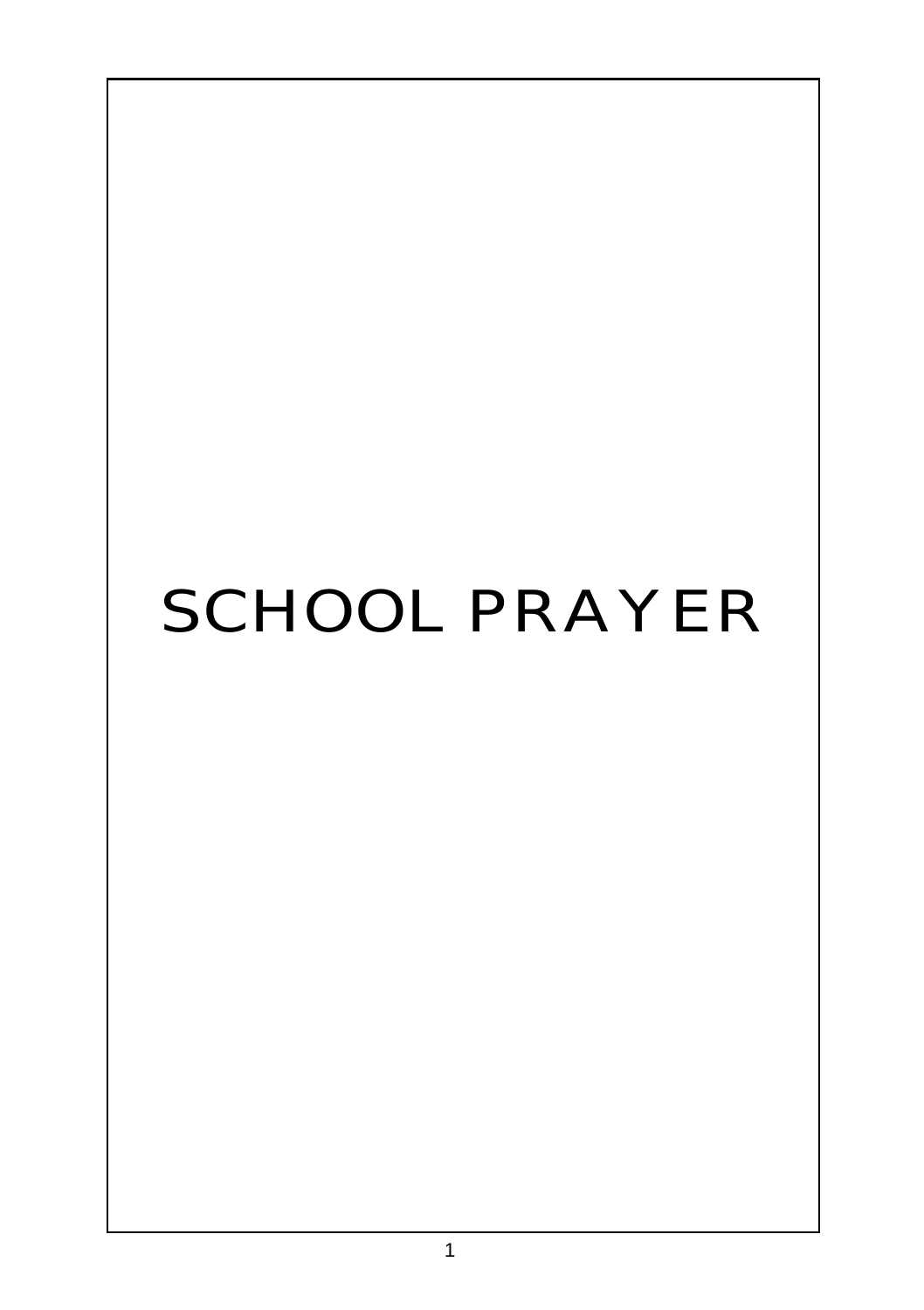# **PRAYER & SONGS FOR ASSEMBLY MONDAY**

Dear God, we have gathered here / to begin a new day with you / the first day of the week. O God we pray to you / for all men and created by you / Bless us all - our family, friends and all the needy / give a sense of duty / to all those who are at work / good rainfall and abundant harvest to the farmers / keep us all safe and healthy and help us grow / in strength, wisdom, knowledge, love and grace.

We ask all this with a humble heart (2)

# **ARMY PUBLIC SCHOOL SONG**

### **HAMARI SHAAN HAI, HAMARI JAAN HAI, HAMARA MAAN HAI, "ARMY PUBLIC SCHOOL" (3)**

The beat in our heart sings ARMY PUBLIC SCHOOL, The sprint in our feet leads us to our school.

|    |                                                  | HAMARI SHAAN HAI,<br>HAMARI JAAN HAI.<br>HAMARA MAAN HAI,<br>"ARMY PUBLIC SCHOOL" (3) |
|----|--------------------------------------------------|---------------------------------------------------------------------------------------|
|    | "our mother land" (2)                            | "The beat"                                                                            |
|    | Rejoicing in serving,                            |                                                                                       |
|    | Strengthening our vision in every way.           |                                                                                       |
|    | Makes us believe in every step we take.          |                                                                                       |
| 3. | Our desire to lead the nation ahead,             |                                                                                       |
|    | A spirit of joy in being the change.             | "The beat"                                                                            |
|    | A dream in our eyes and love for all.            |                                                                                       |
|    | Carrying a smile and hope in our hearts.         |                                                                                       |
| 2. | We stand together to face the future.            |                                                                                       |
|    | Carrying the torch of AWES ahead                 | "The beat"                                                                            |
|    | We strive with the light of pride in our hearts. |                                                                                       |
|    | Marching to strive with peace and zest.          |                                                                                       |
| 1. | The journey begins with a single step.           |                                                                                       |
|    |                                                  |                                                                                       |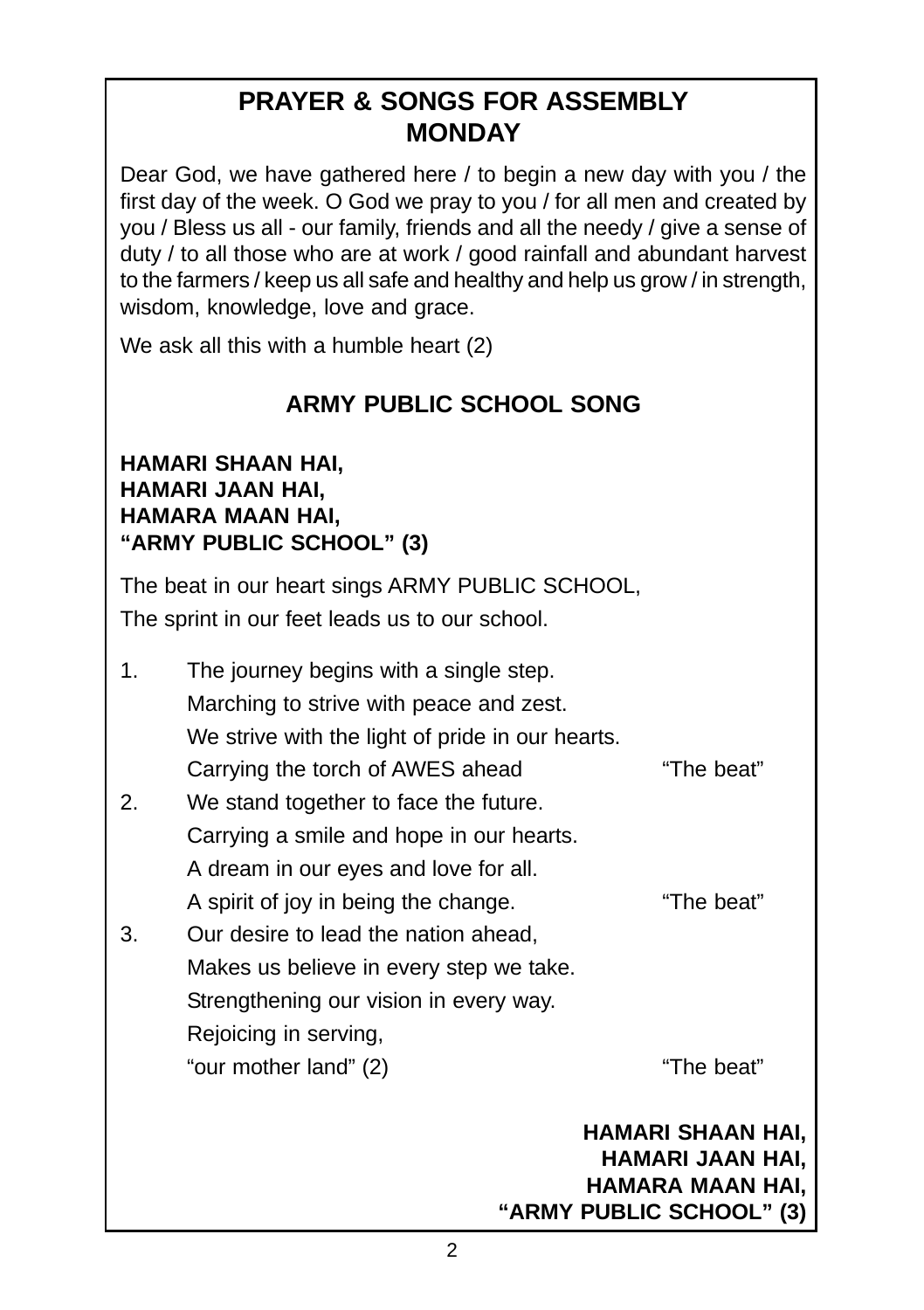## **TUESDAY**

हे प्रभू आज हम आपसे उन लोगों के लिए आपकी असीम अनूकंपा का प्रार्थना करते हैं। जिन्होंने हमारी ज़िंदगी को एक नया मोड़ दिया है या किसी तरह हमारी ज़िंदगी से जुड़े हुए है।

हम चाहते हैं कि आप अपनी कृपा उन पर भी बनाएँ रखें, जिनमें सेवा भाव है । जो समाज मे शांति - सुरक्षा बनाए रखते हैं । जो दूसरों की भलाई एवं सुरक्षा करते हैं उनपर, उनके प्रियजनों पर अपनी कृपा बनाए रखें ।

हे ईश्वर मुझसे जाने - अनजाने में हुई गलतियों के लिए तथा दूसरे के प्रति दुर्व्यवहार के लिए क्षमा करें । मेरे बात व्यवहार, विचार को सही दिशा में परिवर्तित करने में मेरी मदद करें।

दया कर दान विद्या का हमें परमात्मा देना दया करना हमारी आत्मा में शुद्धता देना हमारे ध्यान में आओ, प्रभु आँखों में बस जाओ अँधरे मन में आकर के परम ज्योति जगा देना बहा प्रेम की गंगा. दिलों में प्रेम का सागर हमें आपस में मलिजुल कर, प्रभु रहना सिखा देना हमारा धर्म हो सेवा, हमारा कर्म हो सेवा सदा ईमान हो सेवा व सेवक जन बना देना वतन के वास्ते जीना वतन के वास्ते मरना वतन पर जान फिदा करना प्रभु हमको सिखादेना ।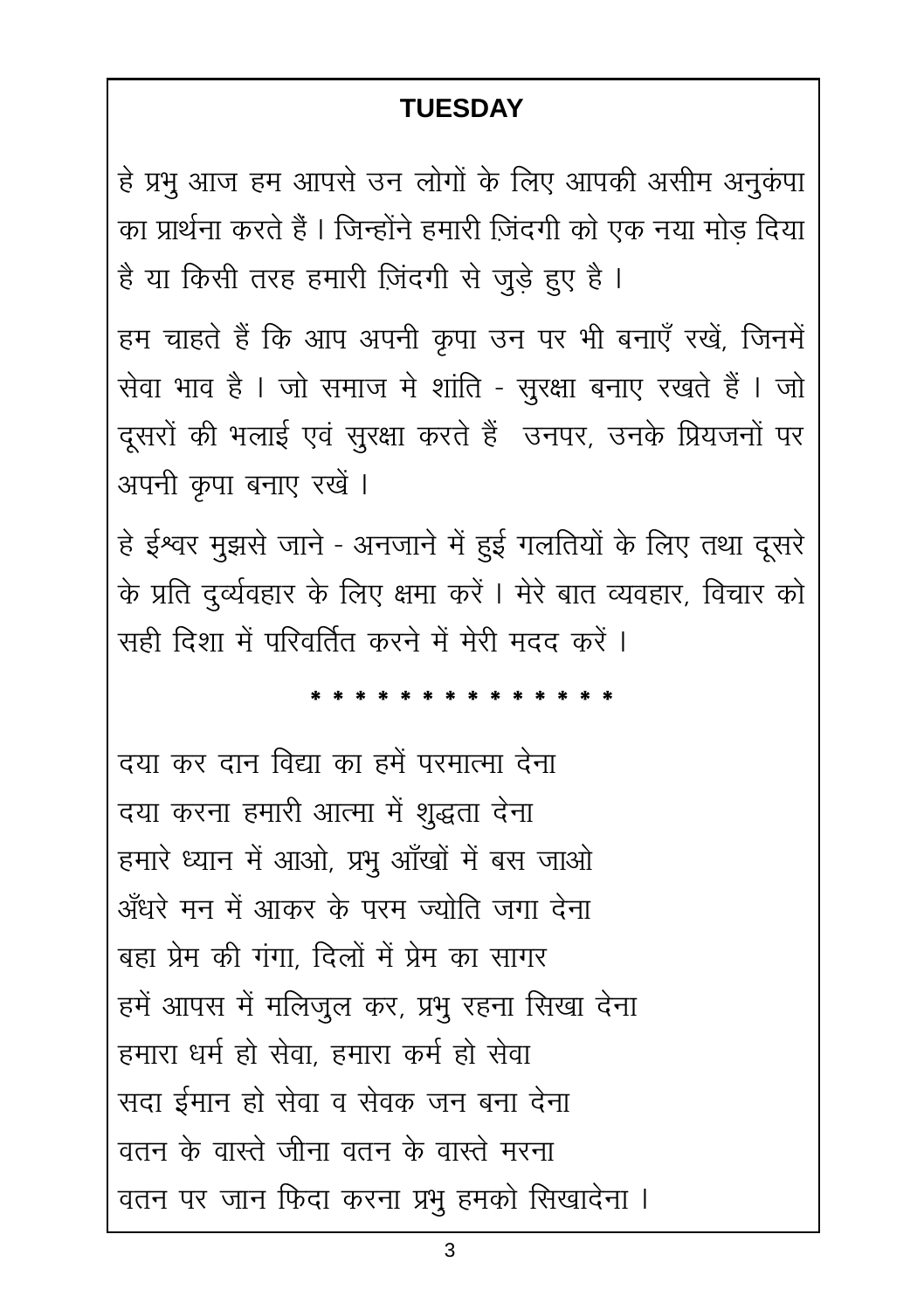## **WEDNESDAY**

हे ईश्वर! आपके द्वारा किये गए समस्त उपकारों आशीर्वाद दिशानिर्देश के लिए हम सदैव आभारी रहेंगे । हमारे शौक पूरे करने के लिए जिन गुणों की आवश्यकता है, उन्हें बढाने में हमारी मदद करें एवं शारीरिक और मानसिक रूप से हर परिस्थिति का सामना करने में हमारी मदद करें । हमारे बल, बुदिध, गुणों को सही दिशा में प्रयोग करने में मदद करें । अपना प्रेम और आशीर्वाद बनाए रखें ।

## **HEY SARADE MAA**

हे शारदे माँ, हे शारदे माँ अज्ञानता से हमें तार दे माँ त स्वर की देवी, ये संगीत तझसे हर शब्द तारे है, हर गीत तुझसे हमे हैं अकेले. हम हैं अधरे तेरी शरण में हमें प्यार दे माँ मूनियों ने समझी, गुणियों ने जानी वेदों की भाषा, पूराणों की वाणी हमे भी तो समझे. हम भी तो जाने विद्या का हमको अधिकार दे माँ त श्वेत वर्णी कमल पे विराजे हाथों में वीणा मुकूट सर पे साजे मन से हमारे मिटाके अँधेरे हमको उजालें का संसार दे माँ हे शारदे माँ, हे शारदे माँ

 $\boldsymbol{\Lambda}$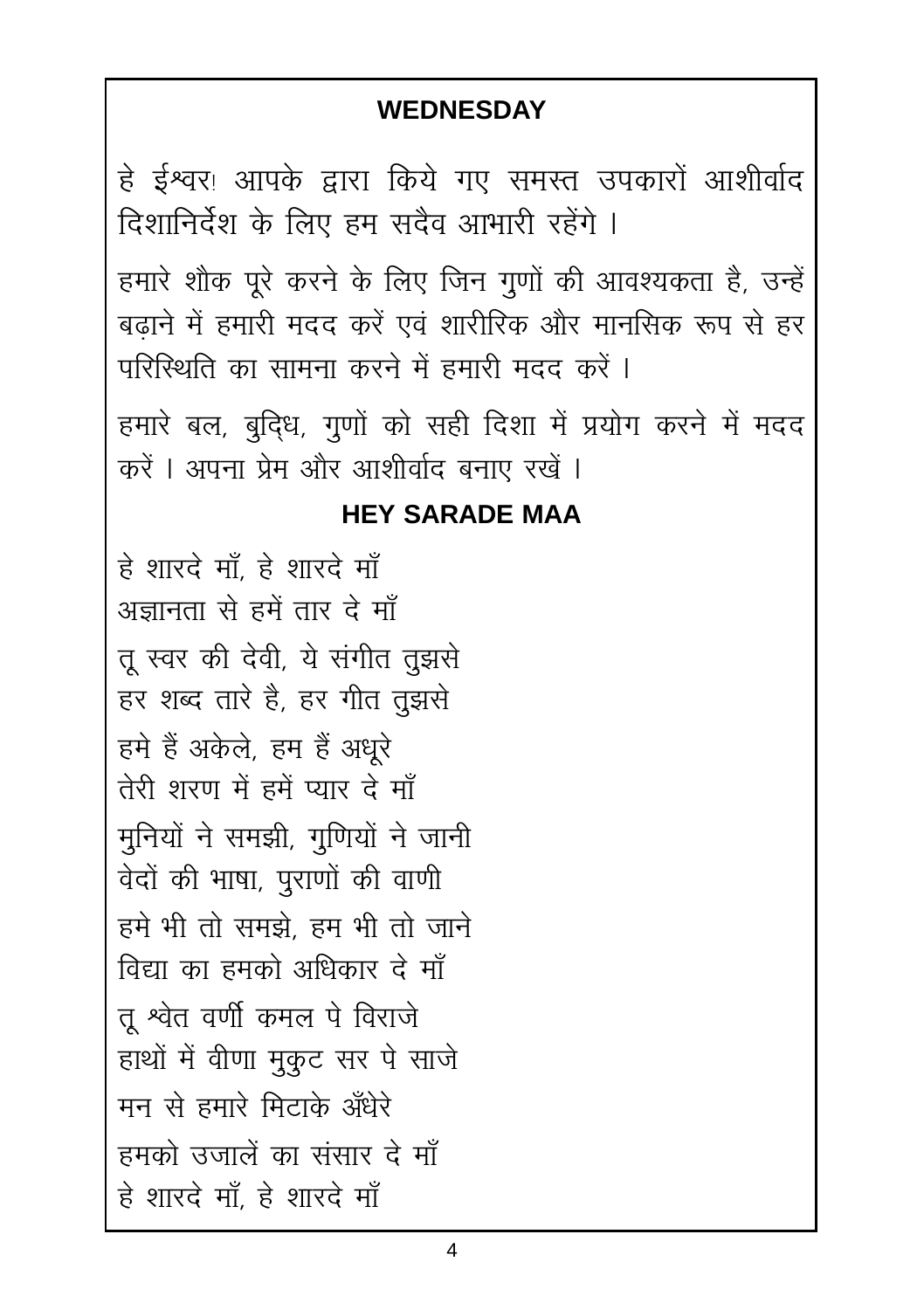# **THURSDAY**

O God, Thank you for fulfilling all our needs / may your blessings / rest upon us / and make us worthy children / guide us / in all our undertakings / make us wiser and better human beings / enlighten our minds / and cleanse our hearts / that we may lead / a worthy and righteous life.

We ask all this with a humble heart (2)

## **WE SHALL OVER COME**

- 1. We shall overcome (3) Some day Oh ! deep in my heart, I do believe, We shall overcome some day.
- 2. We shall live in peace (3) some day Oh ! deep in my heart.... we shall.... day
- 3. We'll walk in hand ....... Oh ! deep in my heart ......
- 4. We are not afraid today Oh ! deep in my heart ..... We are not afraid today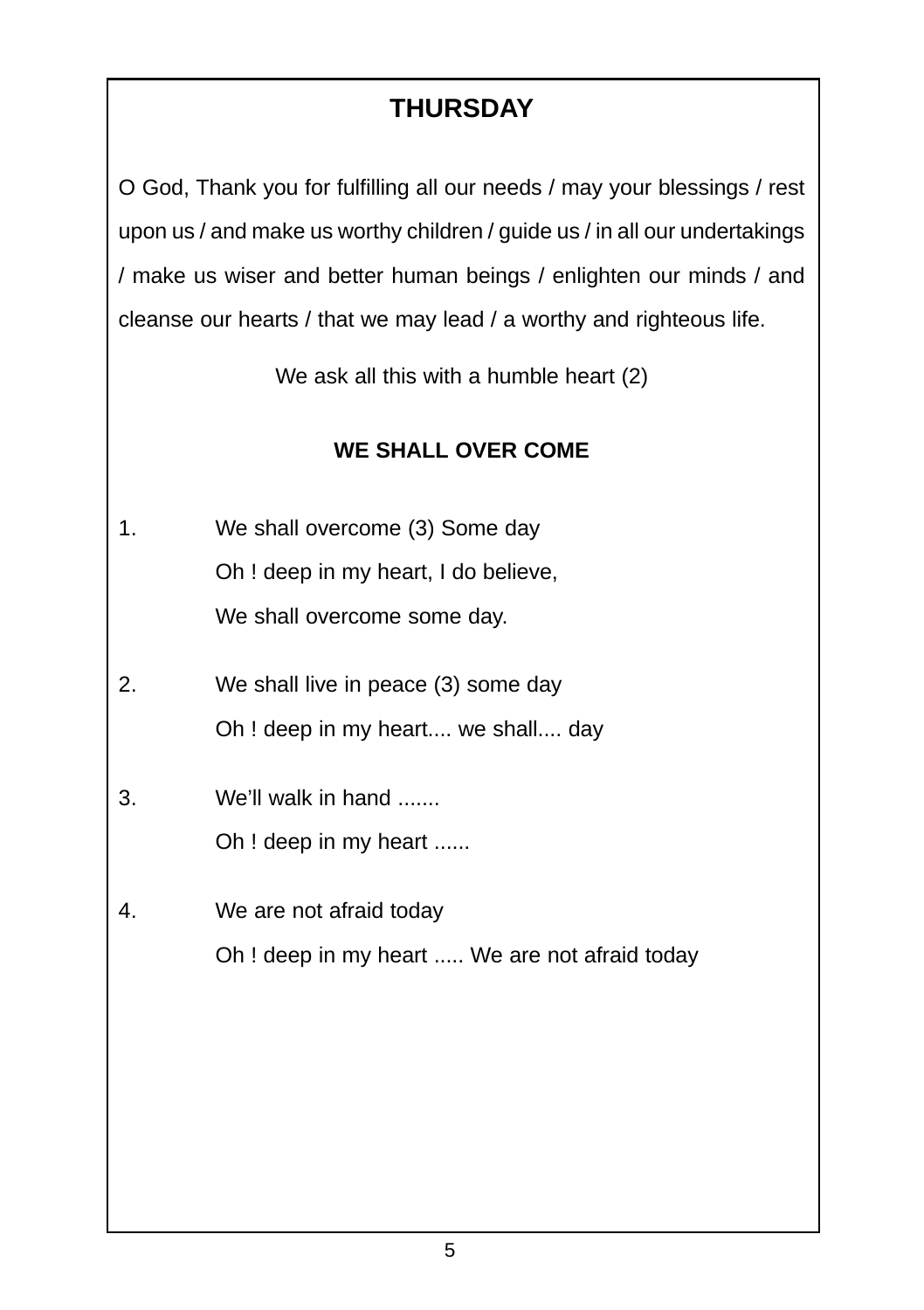## **FRIDAY**

God, be with us this day Within us to purify us; Above us to protect us; Before us lead us; Behind us to guide us Around us to sustain us We ask all this with a humble heart (2)

#### **SHOWERS OF BLESSING**

- 1. There shall be showers of blessing This is the promise of love There shall be seasons refreshing' Sent from our Saviour above
- Chrous : Showers of blessings, showers of Blessings we need Mercy drops round us are falling. But for the showers we plead.
- 2. There shall be showers of blessing Precious reviving again Over the hills and the valleys Sound of abundance of rain

Chorus : Showers of blessings... We plead

3. There shall be showers of blessing Send them upon us, oh Lord, Grant to us now a refreshing Come and now honour thy word

Chorus : Showers of blessings..............